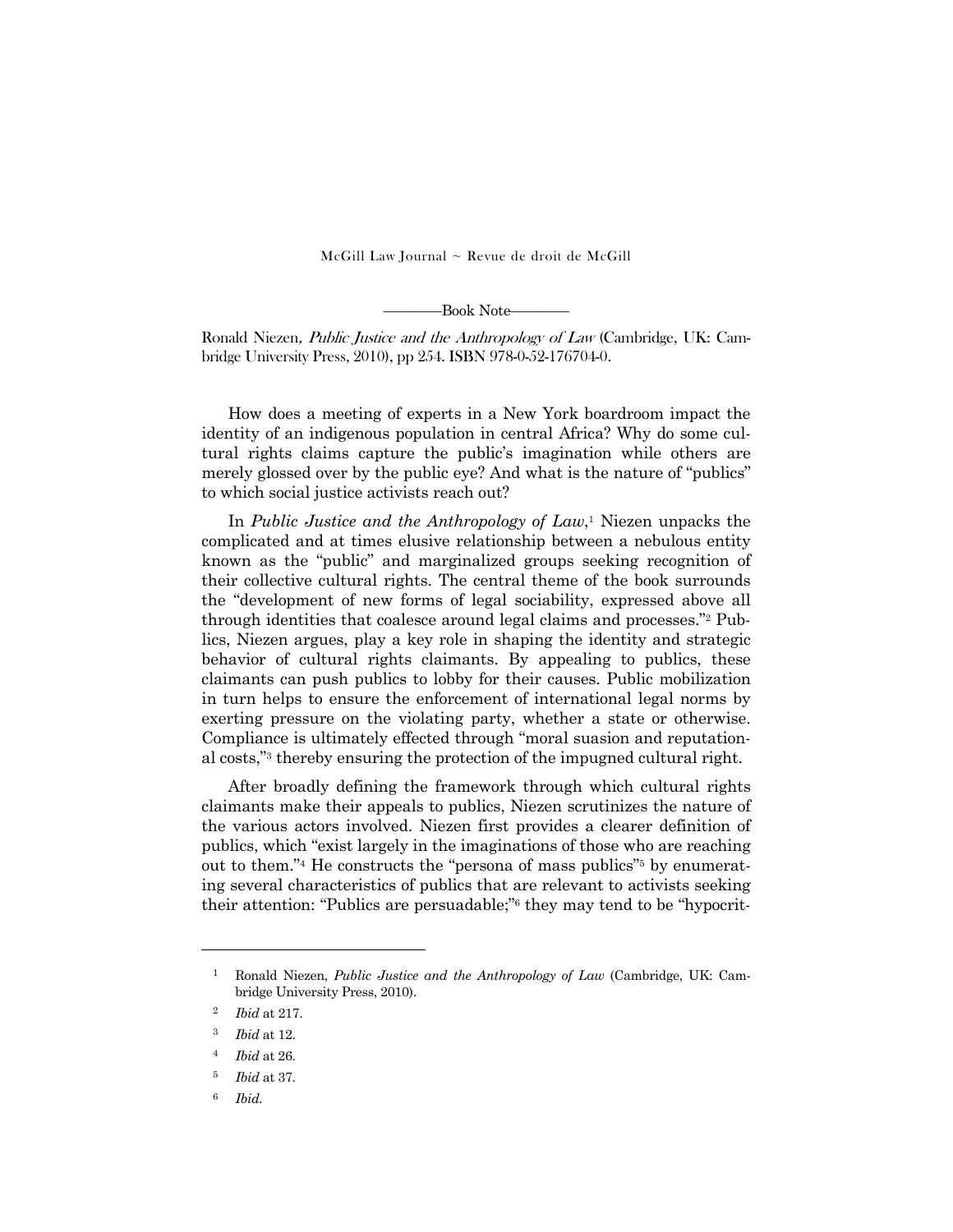396 (2011) 57:2 MCGILL LAW JOURNAL ~ REVUE DE DROIT DE MCGILL

ical;"7 and they "have short attention spans."8 Niezen then discusses the process of cultural lobbying, where a group attempts to have its cultural rights vindicated. Essential in an appeal to publics is the innocence of the victimized group. Further, demonstrating that violence is directed against the victimized group is not sufficient; rather, the group must justify its "dignity, distinctiveness and worth" as a people,9 thus making the public feel compelled to act.

 The richness of *Public Justice* is in part due to the several streams of enquiry that run parallel throughout the book. On one level, Niezen develops the framework of public appeal. On another level, Niezen explains how national and transnational institutions play a role in shaping—and even constructing—the identities of marginalized groups, themselves often traversing national boundaries. Chapter 4 discusses how the term "indigenous peoples" originated in the 1950s as an abstract conception in the offices of bureaucrats and how by the 1990s it had received "universal recognition" as a "new categor[y] of human belonging"10 to which attached the right to self-determination.

 Niezen's characterization of indigenous peoples raises questions about minority rights claimants generally. Whereas indigenous peoples may attract public interest by providing "the memory of a time and place in which ... once lived ... the illusion of permanence,"<sup>11</sup> other oppressed or marginalized minority groups may not possess the same appeal. Niezen does begin to address the issue of other (non-indigenous) minority groups by mentioning the quagmire faced by refugees, who often possess little "traditional knowledge"12 that would garner public empathy. However, certain questions remain. Would the refugee dilemma not also extend to many (or even most) immigrant or religious-minority populations? Niezen stops short of drawing a clear distinction between indigenous and other minority claims.

 Niezen has a superb ability to cobble together multiple strands of seemingly disparate thought, ultimately putting forward an innovative conceptual synthesis. *Public Justice* carefully straddles conceptual enquiry and ethnographic interpretation. Large sections of the book are dedicated to defining the framework though which states and supra-state entities play roles in creating cultural categories, and in turn how certain

-

<sup>7</sup> *Ibid* at 41.

<sup>8</sup> *Ibid* at 45.

<sup>9</sup> *Ibid* at 72.

<sup>10</sup> *Ibid* at 113.

<sup>11</sup> *Ibid* at 132.

<sup>12</sup> *Ibid* at 59.